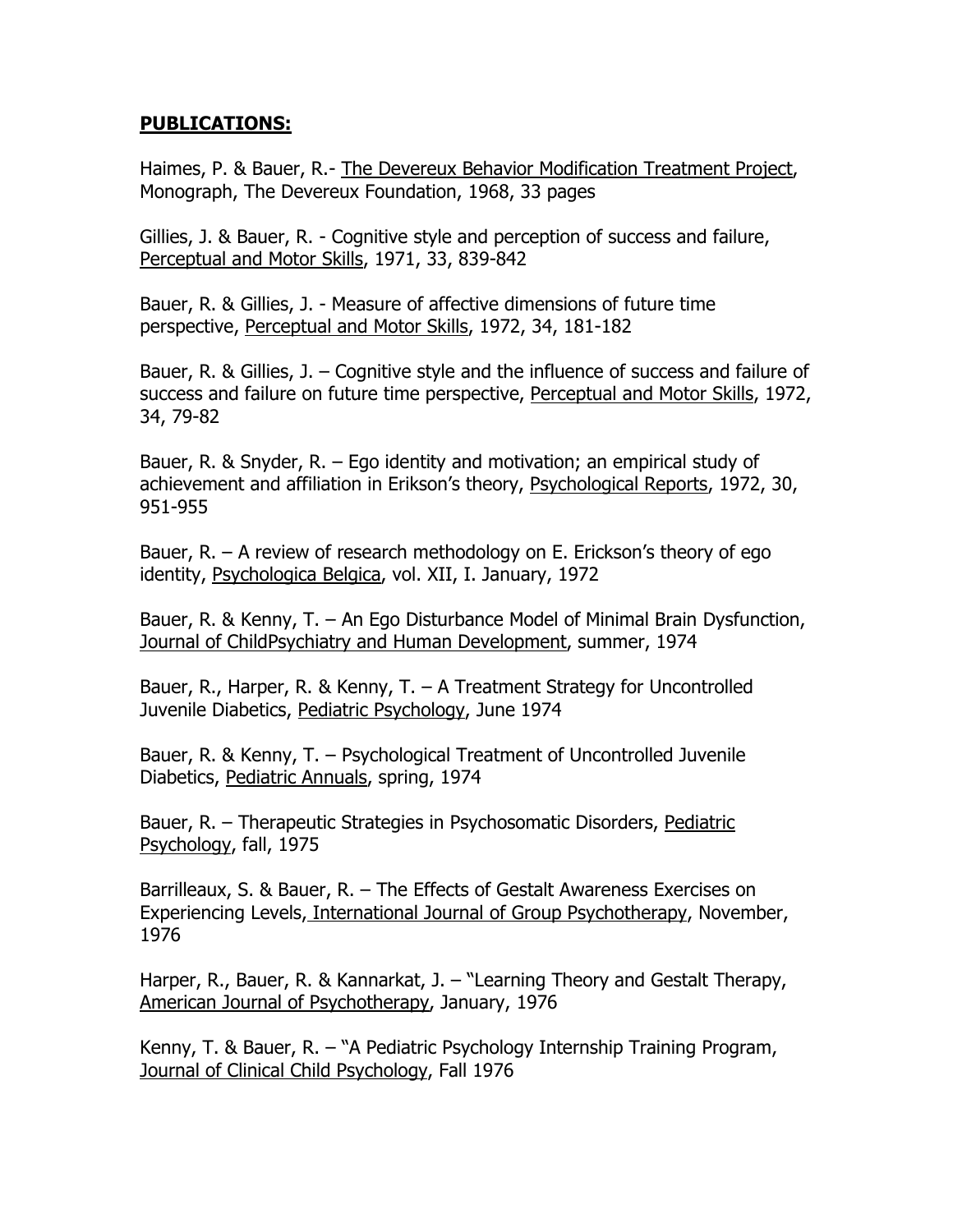Bauer, R. and Modarressi, T. –An ego Disturbance Model of MBD: Experiential Implications, Journal of Clinical Child Psychology, winter, 1976

Bauer, R. & Lucco, A. – Implications of the Gestalt Approach in Counseling the Addicted Client," chapter in book, Counseling the Addicted Client, ed. Gesrald Waldorf, University of Maryland Press, 1977

Bauer, R. & Modarressi, T. – Strategies of Therapeutic Contact: Working with Children with Severe Object Relationship Disturbance, American Journal of Psychotherapy, 31, 605-617, 1977

Bauer, R. –A Gestalt Approach to Internal Objects, Psychotherapy: Theory, Research and Practice, March 1976, 13:232-235

Bauer, R. – "Child Psychotherapy: A Developmental Existential Approach," chapter in Psychiatric Clinical Skills in Medical Practice, ed. by G'balis, Wurmser, McDaniel, Vol. 5 of Psychiatric Foundations of Medicine, Butterworth Publishers, Boston 1978

Bauer, R. – Book review of The Handbook of Gestalt Therapy, in American Journal of Psychotherapy, July 1979

Bauer, R. - Gestalt Approach to Family Therapy, The American Journal of Family Therapy, fall, 1979 Vol. 7, 13, 41-46

Bauer, R. – Tape on The Use of Hypnosis with Borderline and Psychotic Patients, published by American Society of Clinical Hypnosis, 1978

Bauer, R. – The Use of Trance with the Borderline Personality, Psychotherapy: Theory, Research and Practice, Vol. 16, No. 4, winter 1979

Bauer, R. – Gestalt Therapy Strategies to Reduce Projection in Families, chapter in Questions and Answers in the Practice of Family Therapy, ed. by Alan Gurman, Brunner/Mazel, 1981

Bauer, R. – Dream Symbolization in Light of Analytic and Experiential Thinking, Journal of Contemporary Psychotherapy, Vol. 15, No. 1, spring/summer 1985 pp.20-28

Bauer, R., Latner, J., Mintz, E., Polster, E. & Tobin, S. – Object Relations, Self and Gestalt Therapy: A Case Presentation, The Gestalt Journal, Vol. III, No. 2, pp. 27-48, 1985